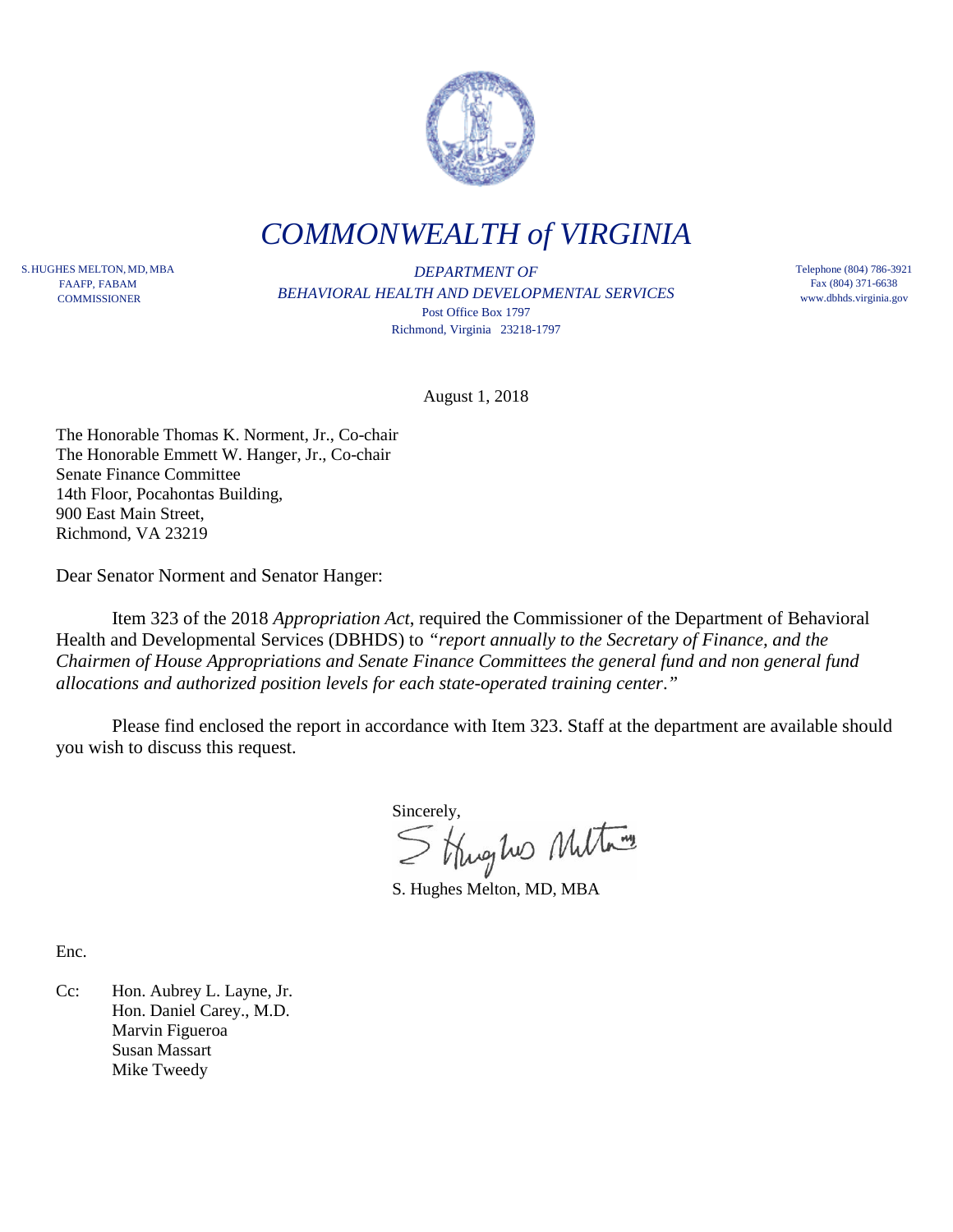

*COMMONWEALTH of VIRGINIA*

S. HUGHES MELTON, MD, MBA FAAFP, FABAM **COMMISSIONER** 

*DEPARTMENT OF BEHAVIORAL HEALTH AND DEVELOPMENTAL SERVICES* Post Office Box 1797 Richmond, Virginia 23218-1797

Telephone (804) 786-3921 Fax (804) 371-6638 www.dbhds.virginia.gov

August 1, 2018

The Honorable S. Chris Jones, Chair House Appropriations Committee 900 East Main Street Pocahontas Building, 13th Floor Richmond, Virginia 23219

Dear Delegate Jones:

Item 323 of the 2018 *Appropriation Act*, required the Commissioner of the Department of Behavioral Health and Developmental Services (DBHDS) to *"report annually to the Secretary of Finance, and the Chairmen of House Appropriations and Senate Finance Committees the general fund and non general fund allocations and authorized position levels for each state-operated training center*.*"*

Please find enclosed the report in accordance with Item 323. Staff at the department are available should you wish to discuss this request.

Sincerely,<br>Strughes Multary

S. Hughes Melton, MD, MBA

Enc.

Cc: Hon. Aubrey L. Layne, Jr. Hon. Daniel Carey., M.D. Marvin Figueroa Susan Massart Mike Tweedy